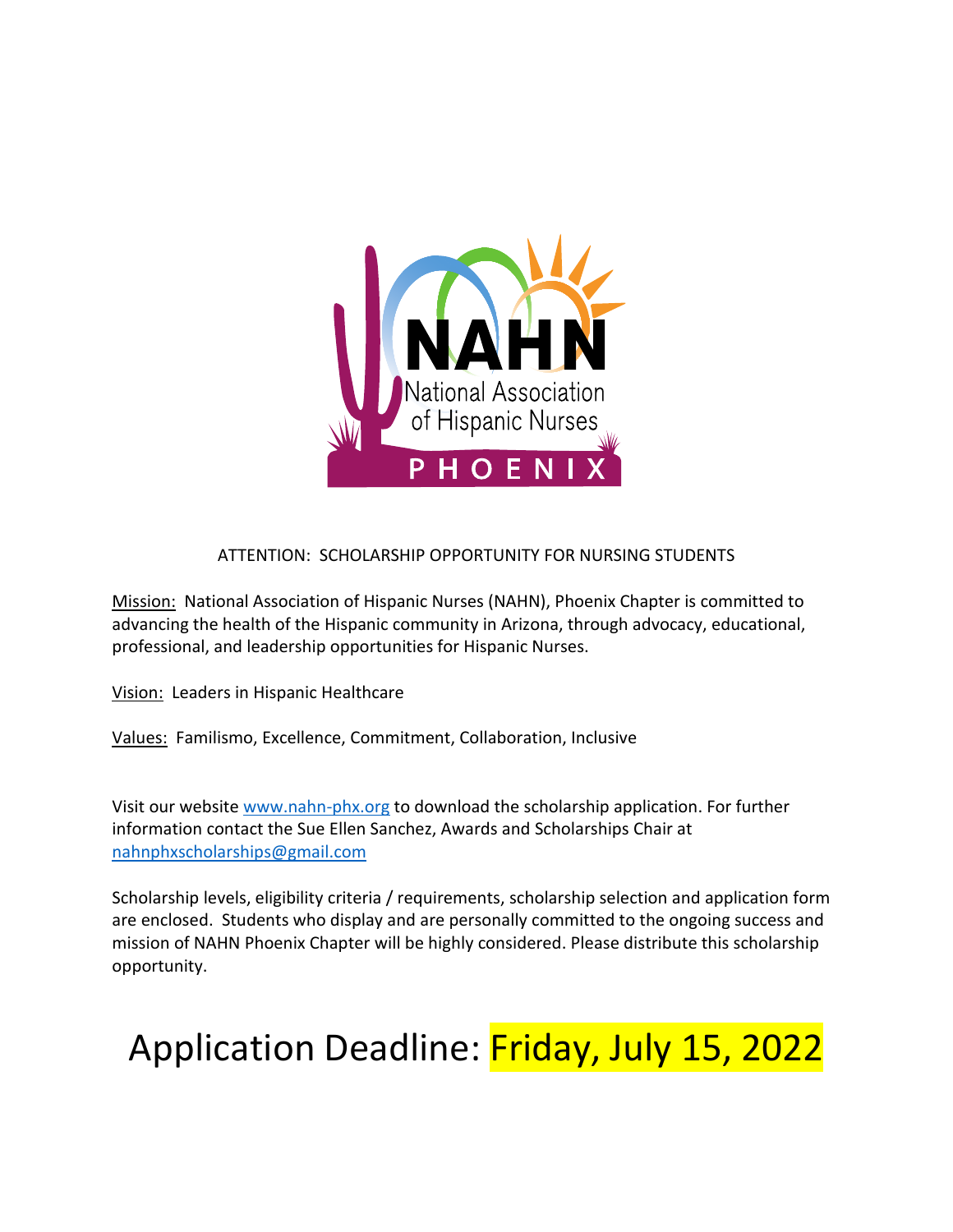## Scholarship Levels

# Dr. Ester Ruiz Academic Scholarship (1) \$2000

The Dr. Ester Ruiz Academic Scholarship was developed to acknowledge the Phoenix Chapter co-founder, Dr. Ester Ruiz, who has provided years of mentorship and scholarly contribution to the Hispanic community. This award is for exceptional scholarship and pursuit of graduate degrees to improve practice, research and education. Must be a nursing student of Hispanic descent.

## Bertha Sepulveda Community Service Scholarship (1) \$2000

The Bertha Sepulveda Community Service Scholarship was developed to acknowledge the Phoenix Chapter co-founder, Bertha Sepulveda, who provided years of mentorship, program development and community associations to promote the health of the Hispanic community. The award is for exceptional community involvement. Fifteen (15) hours of community service with NAHN Phoenix Chapter are required for this scholarship. Must be a nursing student of Hispanic descent.

## General Scholarship (4) \$1,000 each award

The General Scholarship award is to assist in the professional development of (3) Hispanic nursing students and (1) non-Hispanic nursing student pursuing academic endeavors in the nursing field.

\*These awards will be distributed in August 2022 for use in the Fall 2022 and Spring 2023 semesters.

\*The applicant is required to have volunteered a minimum of 10 hours of community service with NAHN Phoenix Chapter prior to applying for the Dr. Ester Ruiz Academic scholarship and the General scholarship.

\*Fifteen (15) hours of community service with NAHN Phoenix Chapter are required prior to applying for the Bertha Sepulveda Community Service scholarship.

\*Volunteer hours may include participation in fundraiser event activities, attendance at NAHN Phoenix Chapter meetings, other committee participation, health fair participation or clerical assistance.

\*Complete the volunteer form and submit to the Awards and Scholarships Chair.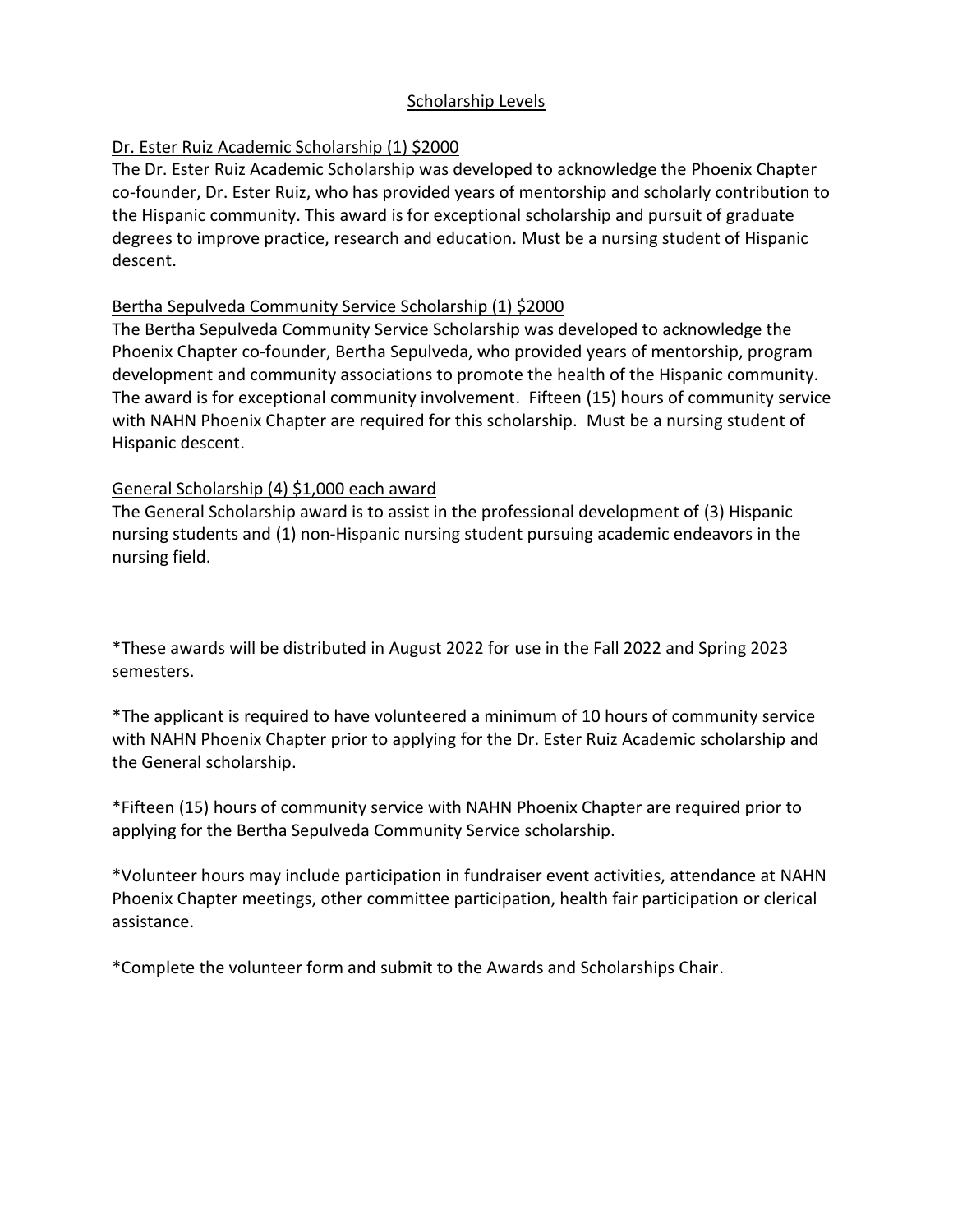#### ELIGIBILITY CRITERIA / REQUIREMENTS

1. Must be a current NAHN Phoenix Chapter member, 3-months or longer at the time the application is submitted. Must be a member by April 15, 2022.

2. All prerequisites are completed and are accepted into a nursing program in an accredited L.P.N., A.D.N., B.S.N., M.S.N., D.N.P., or Ph.D. program.

3. Cumulative GPA of 2.5 or higher.

4. Must reside in the State of Arizona.

5. The applicant is required to have volunteered a minimum of 10 hours of community service within the last year, PRIOR to applying for scholarships. A minimum of 15 hours of community service are required for the Bertha Sepulveda Community Service Scholarship.

6. Proof of volunteer hours need to be submitted with application. Complete the Scholarship Volunteer form 2022.

7. Selected applicants must plan to attend the NAHN Phoenix Chapter scholarship event (date to be determined – more information if selected for a scholarship).

8. Agree to have photograph taken and posted on the website.

9. The application MUST be postmarked by midnight of Friday, July 15, 2022.

## Mail COMPLETED applications to:

National Association of Hispanic Nurses Phoenix Chapter 1850 E. Southern Ave, Suite 1, Tempe, AZ 85282

Late or incomplete applications will **NOT** be considered.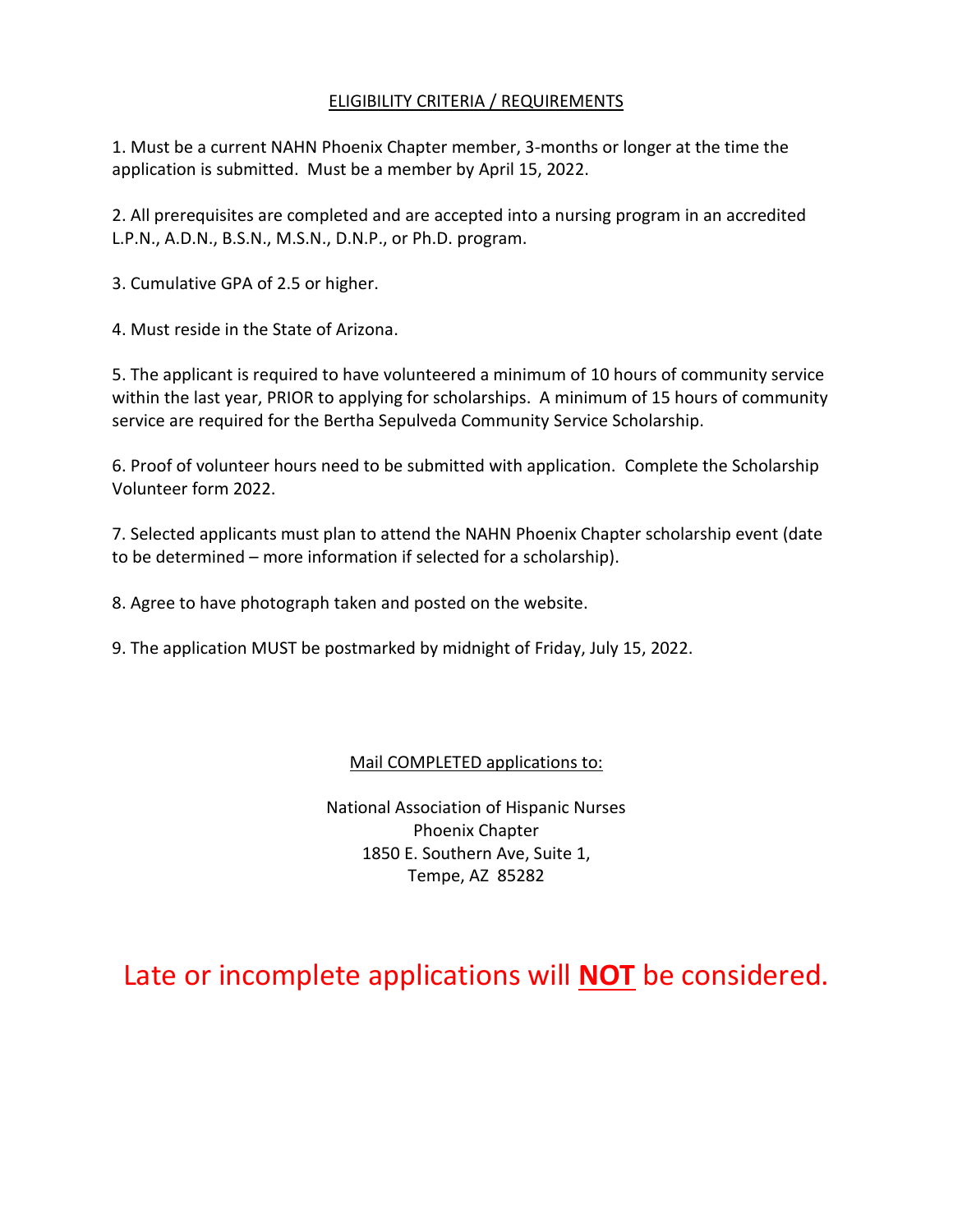#### Scholarship Selection

1. Completed application must be postmarked and emailed by midnight on Friday, July 15, 2022. You will receive a confirmation email upon receipt of the scholarship application. Early submission is encouraged.

2. Completed Scholarship Application 2022.

3. Provide a copy of current membership card. Print this from your NAHN membership portal at [www.NAHNNET.org](http://www.nahnnet.org/) Seek guidance for printing card if necessary.

4. Submit most recent transcripts from nursing school attending. The name of school must be on the transcripts. This must include a current GPA (no handwritten GPA accepted).

5. Two letters of recommendation dated this year of 2022. Letters can be from a professor/instructor/adjunct faculty from nursing school attending and/or from a member of the community/employer. These letters should address why the applicant should be considered for the NAHN Phoenix Chapter scholarship.

6. All Scholarship applicants to address the following essay questions: How have I / how can I contribute to NAHN Phoenix Chapter and the Hispanic community? How will the scholarship contribute to my success as a student?

7. Dr. Ester Ruiz Academic Scholarship additional essay question: What scholarly focus in your nursing studies have you pursued and how does it support the mission of NAHN Phoenix Chapter? How do you plan to remain involved with NAHN after obtaining your nursing degree?

8. Bertha Sepulveda Community Scholarship additional essay question: Describe your recent involvement in community activities as well as NAHN activities. How do you plan to remain involved in the community and NAHN Phoenix Chapter after obtaining your degree/license?

\*\*\*Originality, academic goals and NAHN Phoenix Chapter involvement in the content is encouraged. Essay should be between 900-1000 words, double-spaced, and grammatically correct. Quality, content, and grammar of written essay will be scored accordingly.